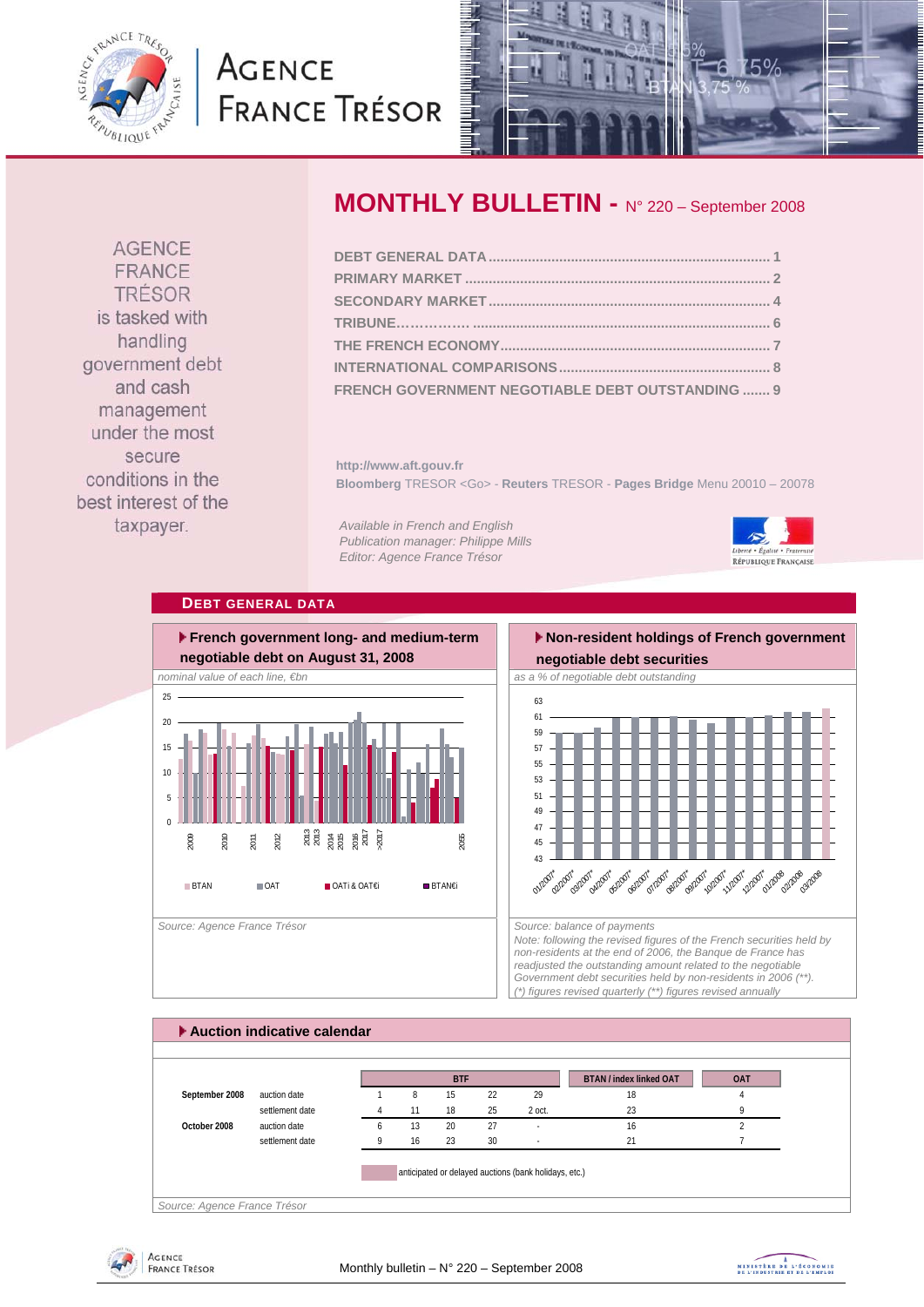#### <span id="page-1-0"></span>**NEWS**

#### **A slight lead in the borrowing programme**

Between 1 January 2008 and 31 August, Agence France Trésor's medium- and long-term issuance stood at €90.53bn after buybacks. This is the equivalent of 77.7% of the annual programme, and is on par with the 80.5% observed at the same period the previous year.

Based on changes in market conditions and given the room to manoeuvre made possible by advances made in the borrowing programme, Agence France Trésor reserves the right to proceed with over-the-counter buybacks. This strategy will reduce bonds falling due in 2009.

Specifically, the AFT issued the equivalent of €77.736bn in fixed-rate loans, including €40.942bn in OATs and €36.794bn in BTANs. At the same time, auctions of inflation-indexed securities came to €12.794bn, or more than 10% of the agency's programme. This was done in response to strong demand from international investors, like the previous year. AFT raised a total of €7.798bn in French inflationindexed bonds. This slight advance with respect to European inflationindexed securities was due to the syndication of the 25 July 2023 2.10% OATi, for a total of €3bn.

#### **PRIMARY MARKET**





### *€bn*   $\Omega$ 5 10 15  $\overline{20}$  $25$ 30 8/08 9/08 10/08 11/08 12/08 1/09 2/09 3/09 4/09 5/09 6/09 **interest redemption** *Source : Agence France Trésor*

#### **OATs and BTANs: indicative repayment schedule on August 31, 2008**



MINISTRE DE L'ÉCONOMIE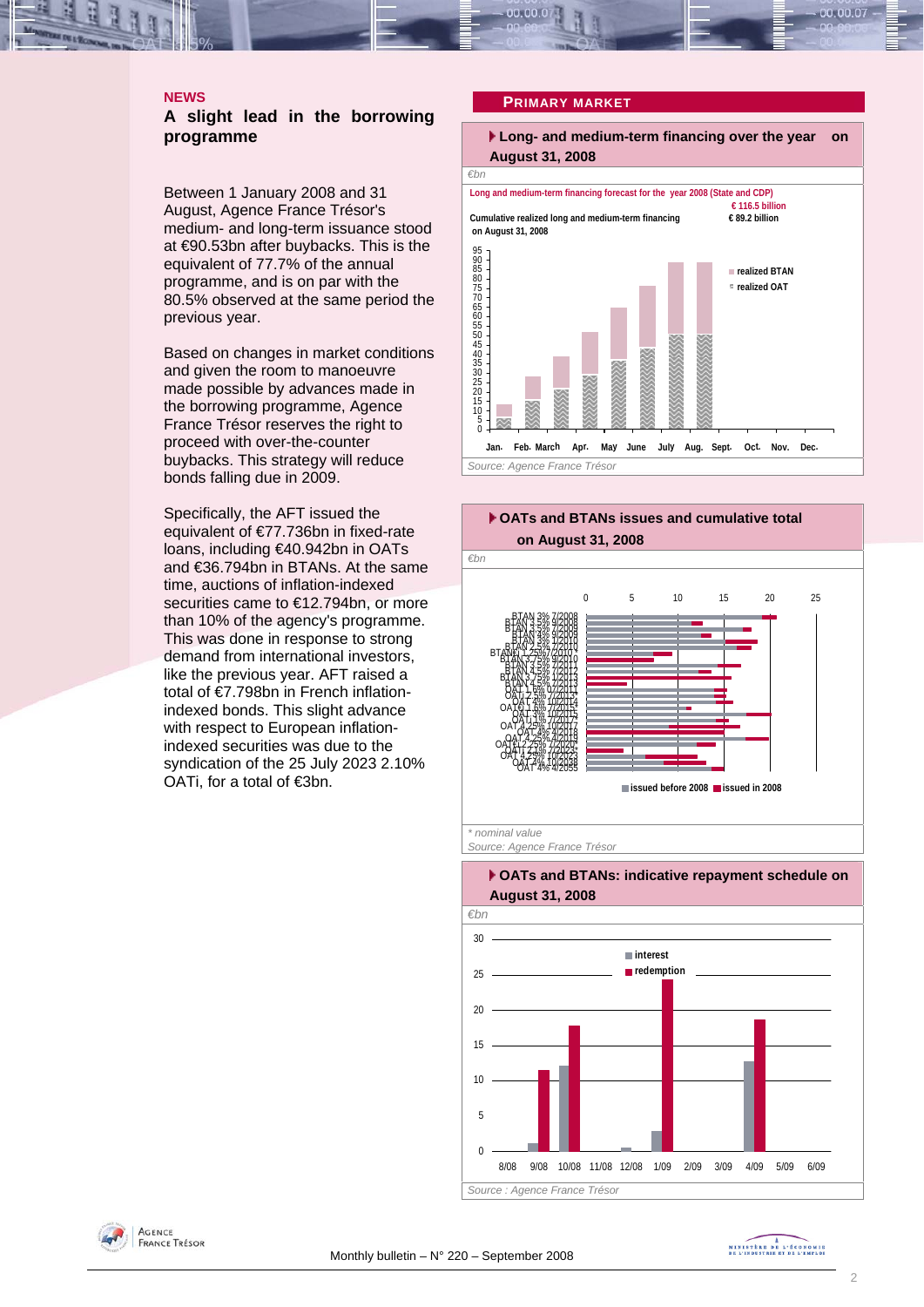### **OAT and BTAN auctions – August 2008**

# *No auction in August*

00.00.0

 *Source: Agence France Trésor* 

*€m* 

E

#### **BTF auctions – August 2008**

| $\epsilon$ m               |            |            |            |            |            |            |
|----------------------------|------------|------------|------------|------------|------------|------------|
|                            | <b>BTF</b> | <b>BTF</b> | <b>BTF</b> | <b>BTF</b> | <b>BTF</b> | <b>BTF</b> |
|                            | 1 month    | 2 month    | 3 month    |            | 6 month    | 1 year     |
| <b>Auction date</b>        |            | 8/4/2008   | 8/4/2008   |            | 8/4/2008   | 8/4/2008   |
| Settlement date            |            | 8/7/2008   | 8/7/2008   |            | 8/7/2008   | 8/7/2008   |
| Maturity                   |            | 9/25/2008  | 10/30/2008 |            | 1/29/2009  | 7/30/2009  |
| <b>Total issued amount</b> |            | 1.033      | 2.256      |            | 1.020      | 2.083      |
| Weighted average rate      |            | 4.307%     | 4.335%     |            | 4.404%     | 4.445%     |
| <b>Auction date</b>        |            |            | 8/11/2008  | 8/11/2008  | 8/11/2008  |            |
| Settlement date            |            |            | 8/14/2008  | 8/14/2008  | 8/14/2008  |            |
| Maturity                   |            |            | 11/13/2008 | 12/4/2008  | 2/26/2009  |            |
| <b>Total issued amount</b> |            |            | 3.047      | 1.014      | 1.716      |            |
| Weighted average rate      |            |            | 4.332%     | 4.334%     | 4.343%     |            |
| <b>Auction date</b>        | 18/8/2008  | 18/8/2008  | 18/8/2008  |            | 18/8/2008  |            |
| Settlement date            | 21/8/2008  | 21/8/2008  | 21/8/2008  |            | 21/8/2008  |            |
| Maturity                   | 25/9/2008  | 23/10/2008 | 13/11/2008 |            | 26/2/2009  |            |
| <b>Total issued amount</b> | 2095       | 1021       | 2841       |            | 1089       |            |
| Weighted average rate      | 4.308%     | 4.320%     | 4.320%     |            | 4.363%     |            |
| <b>Auction date</b>        | 8/25/2008  |            | 8/25/2008  | 8/25/2008  |            | 8/25/2008  |
| Settlement date            | 8/28/2008  |            | 8/28/2008  | 8/28/2008  |            | 8/28/2008  |
| Maturity                   | 10/2/2008  |            | 11/27/2008 | 12/18/2008 |            | 8/27/2009  |
| <b>Total issued amount</b> | 1,064      |            | 3,088      | 1,649      |            | 1,338      |
| Weighted average rate      | 4.314%     |            | 4.337%     | 4.336%     |            | 4.282%     |

*Source: Agence France Trésor* 



00.00.07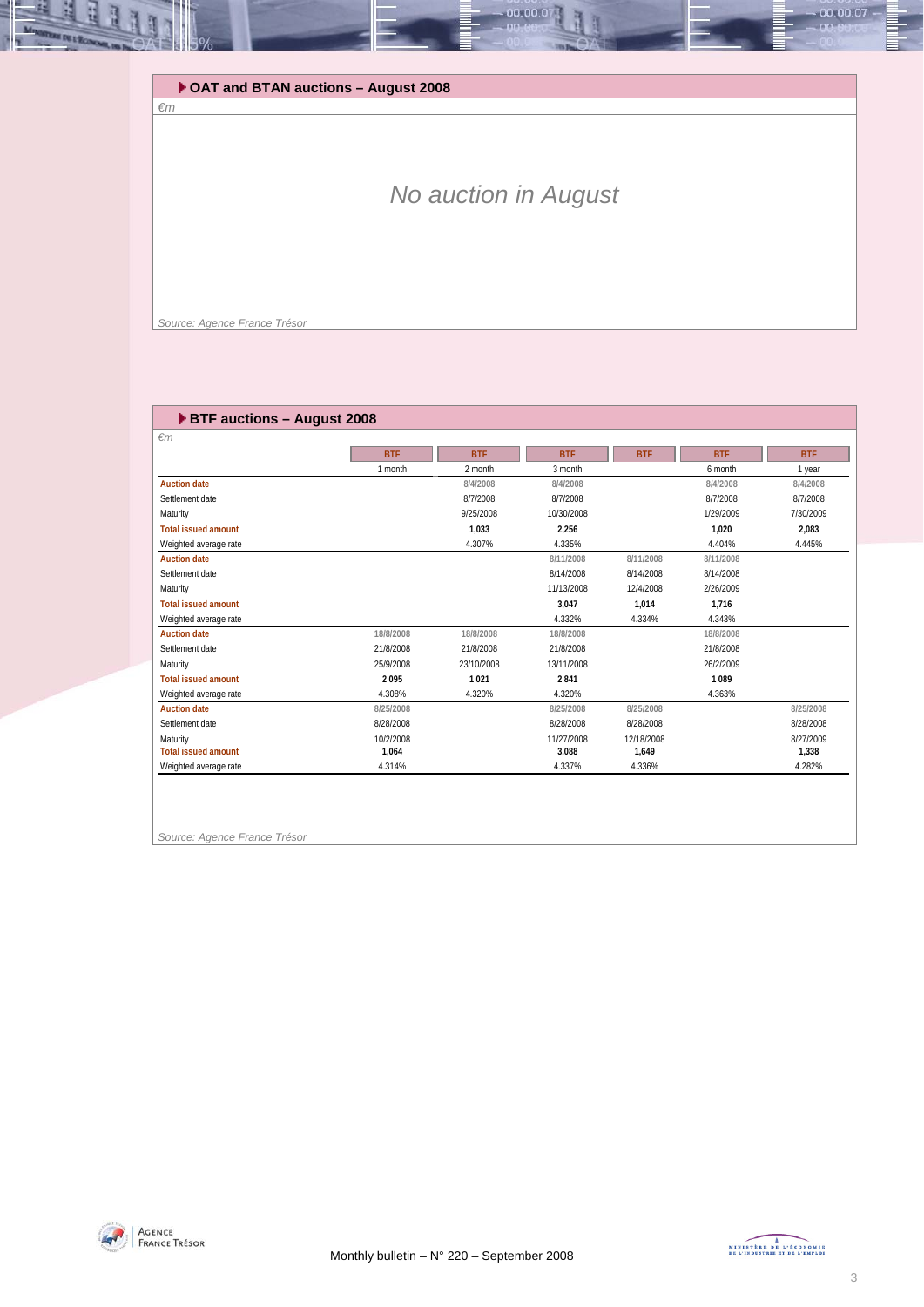<span id="page-3-0"></span>







*(1) difference between the yield of the OAT 4% April 2013 and the yield of the OATi 2.5% July 2013 (2) difference between the yield of the OAT 5% April 2012 and the yield of the OAT€i 3% July 2012 (3) difference between the yield of the OAT 5.5% April 2029 and the yield of the OATi 3.4% July 2029 (4) difference between the yield of the OAT 5.75% October 2032 and the yield of the OAT€i 3.15% July 2032* 

| $\blacktriangleright$ Negotiable government debt and swaps |          |          |          |         |          |         |         |             |               |  |
|------------------------------------------------------------|----------|----------|----------|---------|----------|---------|---------|-------------|---------------|--|
| $\varepsilon$ bn                                           |          |          |          |         |          |         |         |             |               |  |
|                                                            | end      | end      | end      | end     | end      | end     | end     | end of July | end of August |  |
|                                                            | 2001     | 2002     | 2003     | 2004    | 2005     | 2006    | 2007    | 2008        | 2008          |  |
| Negotiable government debt                                 |          |          |          |         |          |         |         |             |               |  |
| outstanding                                                | 653      | 717      | 788      | 833     | 877      | 877     | 921     | 975         | 984           |  |
| OAT                                                        | 443      | 478      | 512      | 552     | 593      | 610     | 641     | 675         | 676           |  |
| <b>BTAN</b>                                                | 158      | 151      | 167      | 184     | 189      | 200     | 202     | 196         | 196           |  |
| <b>BTF</b>                                                 | 52       | 88       | 109      | 97      | 95       | 66      | 78      | 103         | 112           |  |
| <b>Swaps outstanding</b>                                   | 37       | 61       | 61       | 61      | 52       | 44      | 42      | 35          | 34            |  |
| Average maturity of the negotiable debt                    |          |          |          |         |          |         |         |             |               |  |
| before swaps                                               | 6 years  | 5 years  | 5 years  | 6 years | 6 years  | 7 years | 7 years | 7 years     | 7 years       |  |
|                                                            | 47 days  | 343 days | 297 days | 79 days | 267 days | 45 days | 51 days | 52 days     | 2 days        |  |
| after swaps                                                | 5 years  | 5 years  | 5 years  | 6 years | 6 years  | 7 years | 7 years | 7 years     | 6 years       |  |
|                                                            | 358 days | 266 days | 235 days | 33 days | 228 days | 16 days | 29 days | 34 days     | 349 days      |  |
|                                                            |          |          |          |         |          |         |         |             |               |  |
|                                                            |          |          |          |         |          |         |         |             |               |  |
|                                                            |          |          |          |         |          |         |         |             |               |  |
| Source: Agence France Trésor                               |          |          |          |         |          |         |         |             |               |  |



MINISTRE DE L'ÉCONOMIE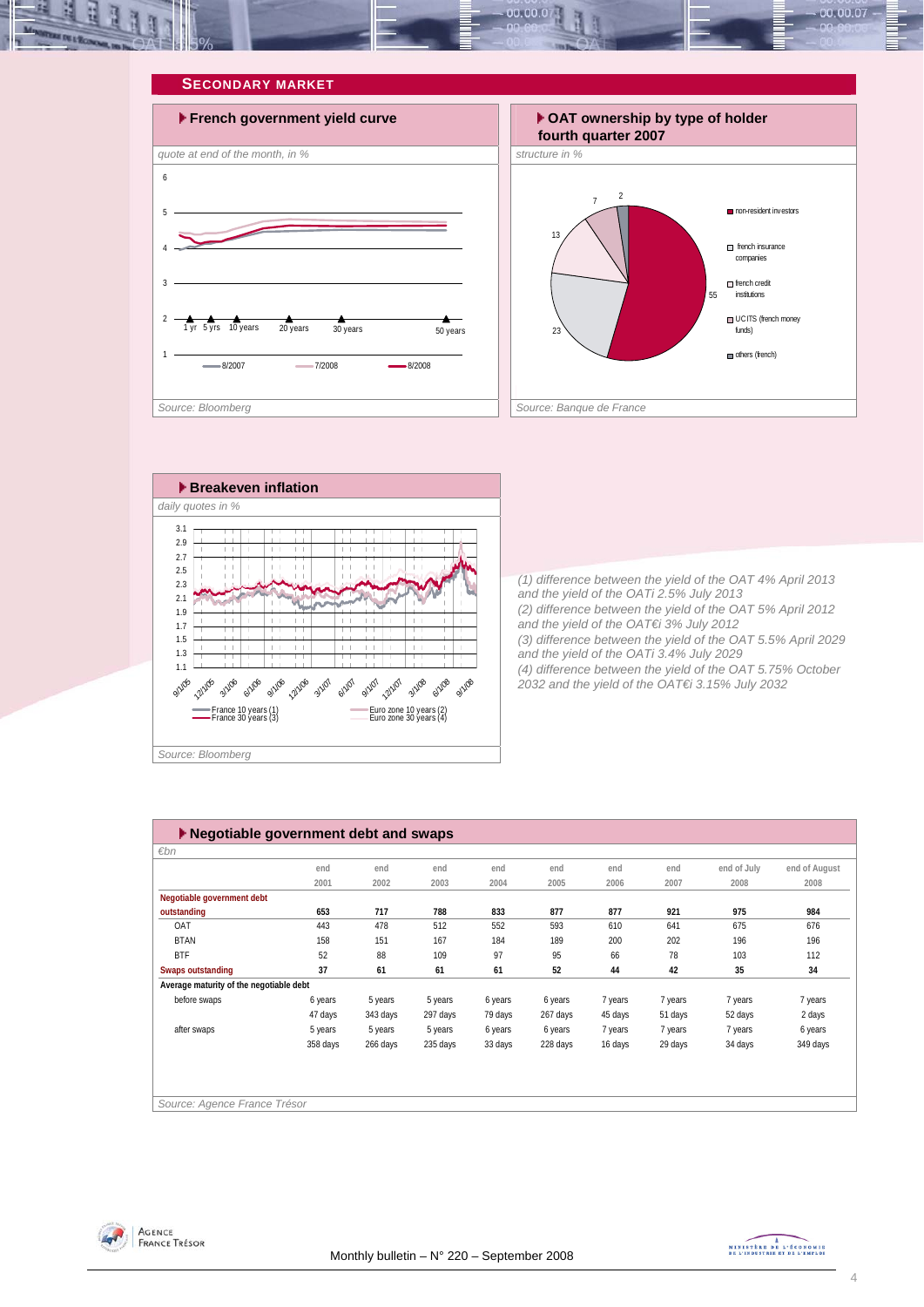

 $00.00.0$ 







MINISTRE DE L'ÉCONOMIE

00.00.07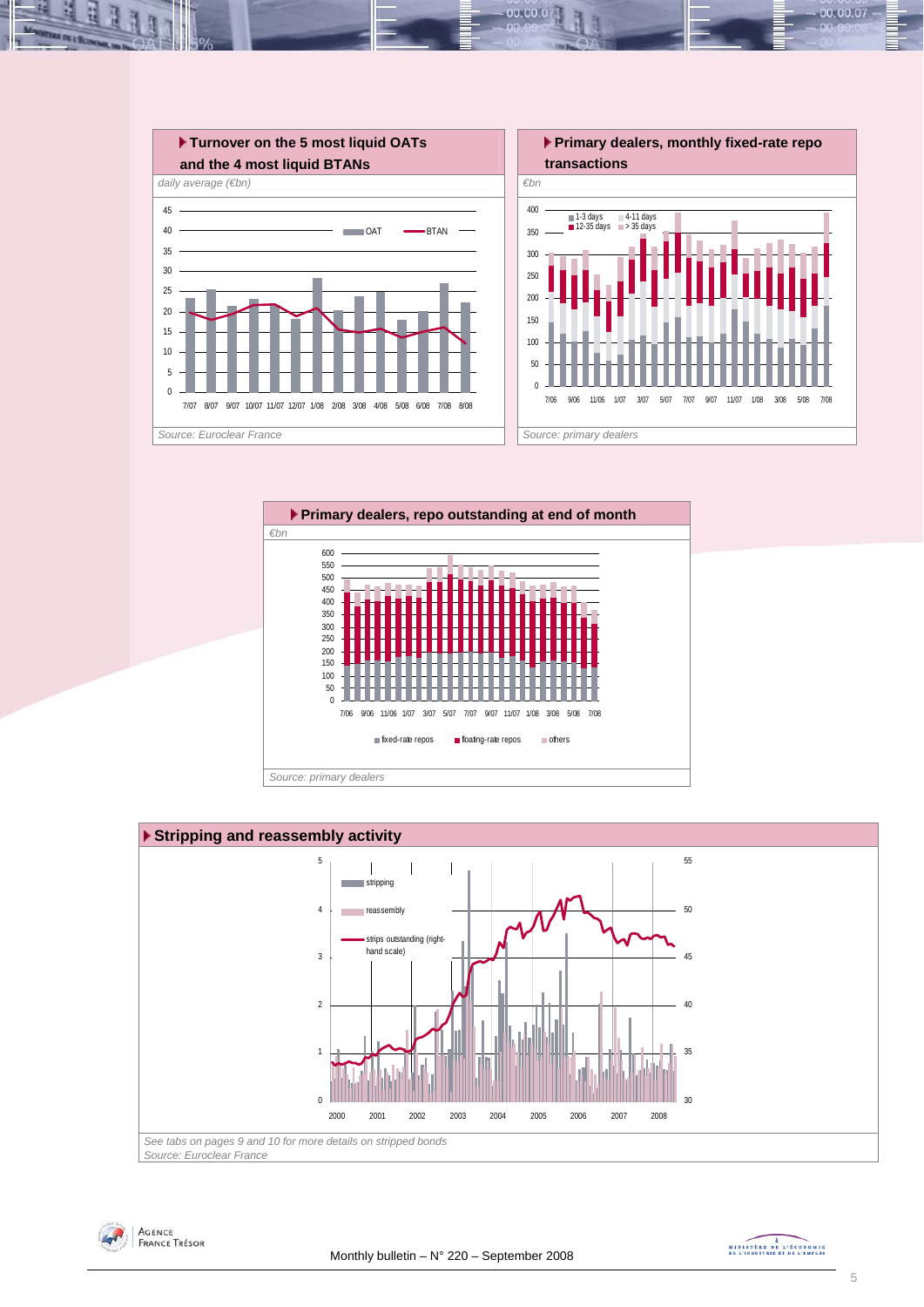#### <span id="page-5-0"></span>**TRIBUNE**

# **The property market correction is set to continue**

**By Mathilde Lemoine, HSBC France Director of Economic Research and Market Strategy** 

The property boom supported euro zone growth through a substantial increase in the number of new housing starts, but it also led to a surge in house prices: 15.4% per year from 2003 to 2006 in Spain, 11% in Ireland and 13.6% in France. The construction sector's strength drove residential investment, household spending and job creations, but rising house prices ended up hurting households' purchasing power. As a result, property markets turned down from 2007 and the scale of the deceleration has been accentuated by rising mortgage rates following last summer's crisis.

New housing starts have now fallen in France as in Spain. The construction sector is destroying jobs in most euro zone countries, with the exception of France for the time being, while prices are falling in France, Ireland and Spain for the first time since 1998. The Eurostoxx



construction sector index has already lost 34% since the beginning of the year and the CDS on euro zone construction companies' bonds hit 207 bp compared with 85 bp in January 2008.

These recent trends are worrying since they are similar in most developed countries: house prices are moving in tandem, independently of country-specific conditions. The surge in prices was fuelled by low interest rates and the sharp rise in real disposable income. Fixed mortgage rates have also been below 10-year OATs for a long time. As a result, prices have deviated significantly from their long-term average, since supply has been relatively inelastic. The housing shortage in France (414 000 in our calculations) did not manage to drive upward the demand in housing.

The property price cycle is common to all developed countries, driven by changes in interest rates and international economic conditions. An IMF study calculates that these two variables explain 40% of the moves, with national factors contributing 60%. France is not immune from this rule and the housing shortage will not be sufficient for the country to avoid a significant property market correction. We expect new and existing home prices to be steady in 2008 and decline by 6% in 2009. And the chances of credit tightening have increased and rising inflation has supported 10-year OATs. This is likely to lead to a further rise in mortgage rates after they had stabilised in the spring. The adjustment therefore threatens to continue.

*NB: this Agence France Trésor forum offers economists an opportunity to express their personal opinion. Thus, the above article strictly reflects the author's view, and should not be construed as expressing the viewpoints of Agence France Trésor or the Ministry of the Economy, Industry and Employment.* 



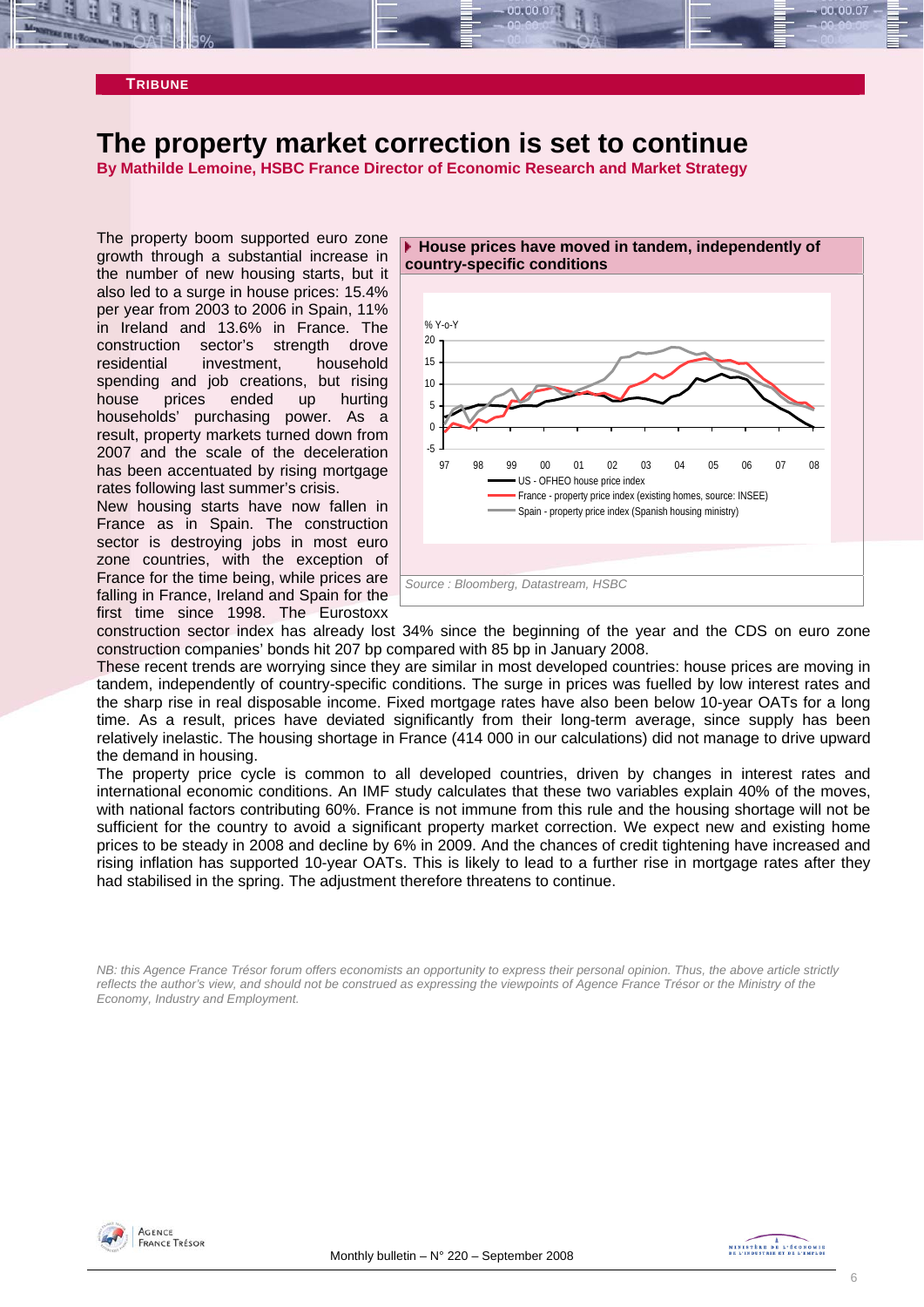<span id="page-6-0"></span>

### **THE FRENCH ECONOMY**

| $\blacktriangleright$ Macro-economic forecast |      |               |                  |  |  |  |  |  |
|-----------------------------------------------|------|---------------|------------------|--|--|--|--|--|
| Real growth rate as a %                       |      |               |                  |  |  |  |  |  |
|                                               | 2007 | 2008          | 2009             |  |  |  |  |  |
| French GDP                                    | 1.9  | $< 1.7 - 2.0$ | $<13/4 - 21/4 >$ |  |  |  |  |  |
| Furo zone GDP                                 | 2.6  | 1.8           | 1.9              |  |  |  |  |  |
| Household consumption                         | 2.0  | 21            | 2.4              |  |  |  |  |  |
| <b>Business investment</b>                    | 4.5  | 3.8           | 3.6              |  |  |  |  |  |
| Exports                                       | 2.7  | 2.5           | 4.3              |  |  |  |  |  |
| Imports                                       | 4.1  | 2.7           | 4.1              |  |  |  |  |  |
| Consumer prices                               | 1.5  | 2.2           | 1.6              |  |  |  |  |  |
| (year-on-year)                                |      |               |                  |  |  |  |  |  |
|                                               |      |               |                  |  |  |  |  |  |

#### **Execent economic indicators**

| Industrial output*, year-on-year       | $-2.0%$       | 7/2008     |
|----------------------------------------|---------------|------------|
| Household consumption*, year-on-year   | 1.0%          | 6/2008     |
| Unemployment rate (ILO)                | 7.2%          | 6/2008     |
| Consumer prices, year-on-year          |               |            |
| all items                              | 3.2%          | 8/2008     |
| all items excluding tobacco            | 3.2%          | 8/2008     |
| Trade balance, fob-fob, sa             | $-4.8$ FUR bn | 7/2008     |
| $\mathbf{u}$<br>$\mathbf{u}$           | $-5.4$ FUR bn | 6/2008     |
| Current account balance, sa            | $-3.8$ FUR bn | 7/2008     |
| $\mathbf{u}$<br>$\mathbf{u}$           | $-4.3$ FUR bn | 6/2008     |
| 10-year constant maturity rate (TEC10) | 4.36%         | 08/29/2008 |
| 3-month interest rate (Euribor)        | 4.963%        | 08/29/2008 |
| EUR/USD                                | 1.4735        | 08/29/2008 |
| FUR / JPY                              | 130.22        | 08/29/2008 |
| alla con-                              |               |            |

*Source: Ministry of the Economy, Industry and Employment \*manufactured goods –* 

*Source: Insee; Ministry of the Economy, Industry and Employment; Banque de France* 







| 2005     | 2006     | 2006     | 2007     | 2008              |
|----------|----------|----------|----------|-------------------|
|          |          |          |          |                   |
| $-42.48$ | $-38.19$ | $-27.64$ | $-29.66$ | $-29.44$          |
| 230.40   | 232.44   | 132.92   | 134.94   | 134.58            |
| 272.88   | 270.63   | 160.55   | 164.60   | 164.02            |
|          |          |          |          |                   |
| 3.48     | $-0.21$  | $-17.18$ | $-18.33$ | $-21.95$          |
|          |          |          |          |                   |
| $-39.00$ | $-38.40$ | $-44.81$ | $-47.99$ | $-51.39$          |
|          |          |          |          |                   |
|          |          |          |          |                   |
|          |          |          |          | end of July level |



2.4

48.0 50.0 52.0 54.0 56.0

*Source: according to Maastricht Treaty, Insee and Ministry of the* 

1998 1999 2000 2001 2002 2003 2004 2005 2006 2007

*Economy, Industry and Employment* 

1.5 1.5

1.8

1.0 1.5 2.0 2.5



7

AGENCE **FRANCE TRÉSOR**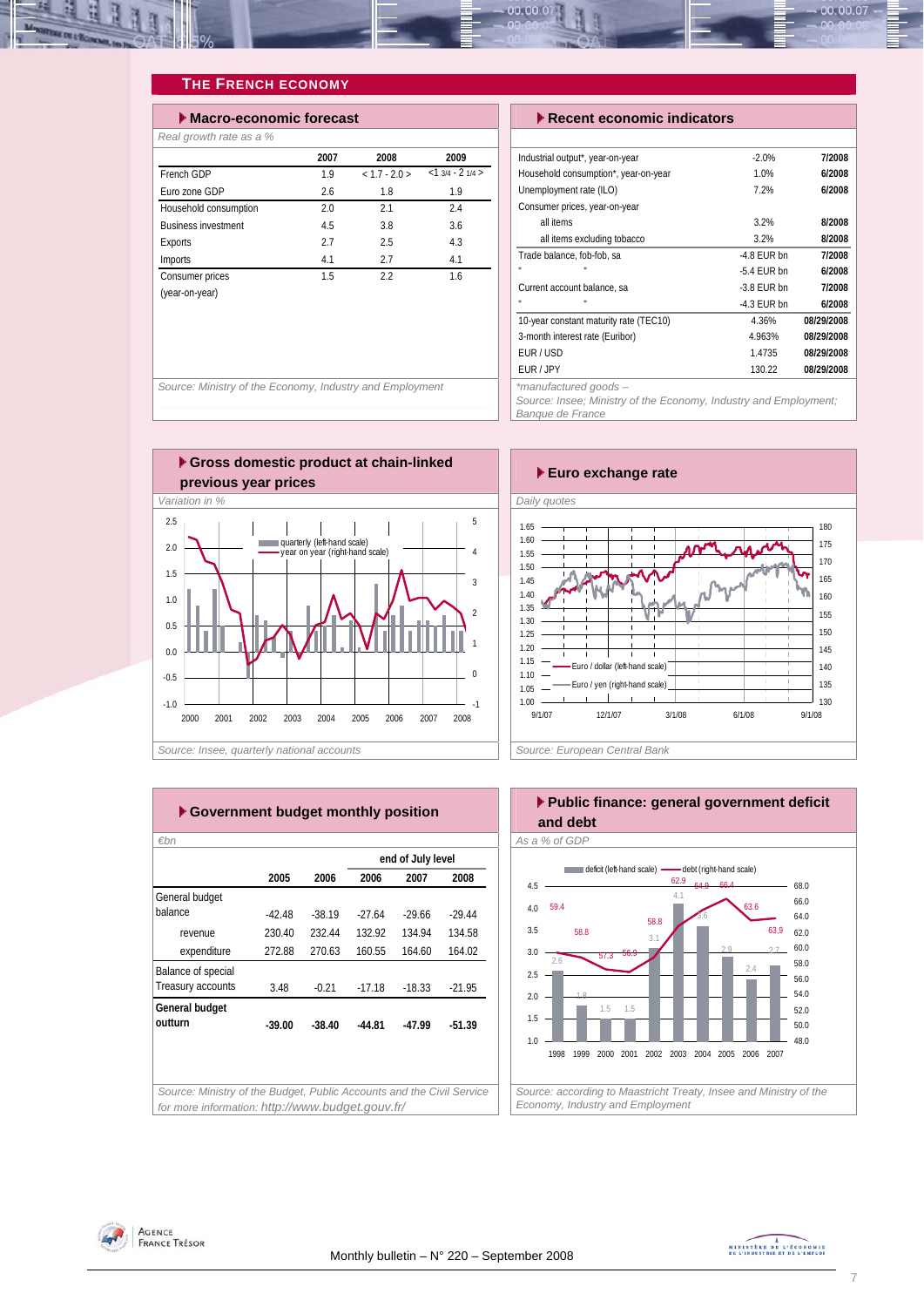|    | Timetable for the release of French economic indicators                                     |    |                                                          |  |  |  |  |  |  |
|----|---------------------------------------------------------------------------------------------|----|----------------------------------------------------------|--|--|--|--|--|--|
|    | September 2008                                                                              |    | October 2008                                             |  |  |  |  |  |  |
| 5  | Central government budget: statement at end of July                                         | 7  | Gross foreign exchange reserves in September             |  |  |  |  |  |  |
| 5  | Gross foreign exchange reserves in August                                                   | 8  | Foreign trade in August                                  |  |  |  |  |  |  |
| 10 | Industrial output in July                                                                   | 8  | Central government budget: statement at end of August    |  |  |  |  |  |  |
| 10 | Foreign trade in July                                                                       | 10 | Industrial output in August                              |  |  |  |  |  |  |
| 11 | Payroll employment: final results Q2-2008                                                   | 13 | Balance of payments in August                            |  |  |  |  |  |  |
| 12 | Consumer prices: index for August                                                           | 14 | Consumer prices: index for September                     |  |  |  |  |  |  |
| 15 | Balance of payments in July                                                                 | 23 | Household consumption of manufactured goods in September |  |  |  |  |  |  |
| 19 | Wages: final statistics Q2-2008                                                             | 23 | Industrial trends: monthly survey for October            |  |  |  |  |  |  |
| 23 | Household consumption of manufactured goods in July/August                                  | 28 | Industrial trends: quaterly survey for October           |  |  |  |  |  |  |
| 24 | Industrial trends: monthly survey for September                                             | 28 | New building starts in September                         |  |  |  |  |  |  |
| 26 | Quarterly national accounts: final results Q2-2008                                          | 28 | Household confidence survey: October survey              |  |  |  |  |  |  |
| 26 | Household confidence survey: September survey                                               | 30 | Job seekers in September                                 |  |  |  |  |  |  |
| 29 | Job seekers in August                                                                       | 30 | Industrial producer prices: September index              |  |  |  |  |  |  |
| 30 | New building starts in August                                                               | 31 | Net foreign exchange reserves in September               |  |  |  |  |  |  |
| 30 | Industrial producer prices: July/August index                                               |    |                                                          |  |  |  |  |  |  |
| 30 | Net foreign exchange reserves in August                                                     |    |                                                          |  |  |  |  |  |  |
|    |                                                                                             |    |                                                          |  |  |  |  |  |  |
|    | Harmonized index of consumer prices - Eurozone (Eurostat)<br>Index for August: September 16 |    |                                                          |  |  |  |  |  |  |
|    | Index for September: October 15                                                             |    |                                                          |  |  |  |  |  |  |
|    |                                                                                             |    |                                                          |  |  |  |  |  |  |

00.00.07







<span id="page-7-0"></span>졕 ų

B



 $-00.00.07 -$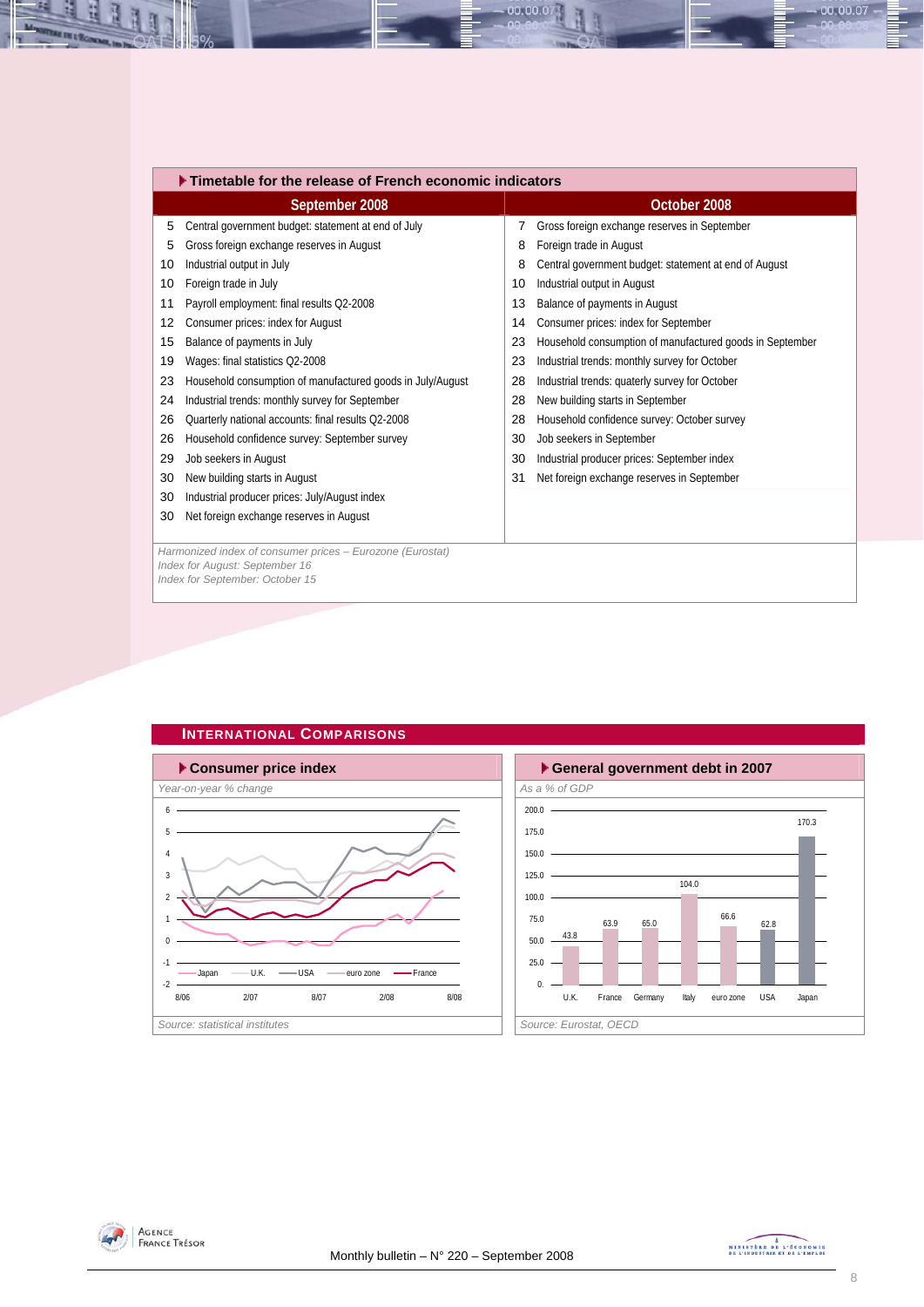#### **FRENCH GOVERNMENT NEGOTIABLE DEBT OUTSTANDING -** *DETTE NEGOCIABLE DE L'ETAT*

 $-00,00,07$ 

#### **OAT au 31 août 2008** */ fungible Treasury bonds at August 31, 2008*

÷

生地

**REIN L'ECONOMIA** 

| En euros                                    |                                                                                                                                                           |                                  |                                                      |                                |                       |                                      |                                          |                                                  |                                                      |                             |                       |
|---------------------------------------------|-----------------------------------------------------------------------------------------------------------------------------------------------------------|----------------------------------|------------------------------------------------------|--------------------------------|-----------------------|--------------------------------------|------------------------------------------|--------------------------------------------------|------------------------------------------------------|-----------------------------|-----------------------|
| <b>CODE ISIN</b><br><b>Euroclear France</b> | Libellé de l'emprunt /<br>Bond                                                                                                                            | Encours / Outstanding            | Coefficient d'indexation /<br>indexation coefficient | Valeur nominale/<br>face value | démembré<br>/stripped | <b>CODE ISIN</b><br>Euroclear France | Libellé de l'emprunt /<br>Bond           | Encours / Outstanding                            | Coefficient d'indexation<br>/ indexation coefficient | Valeur nominale/ face value | démembré<br>/stripped |
|                                             | Échéance 2008                                                                                                                                             | 17 784 161 127                   |                                                      |                                |                       |                                      | Échéance 2018                            | 15 006 000 000                                   |                                                      |                             |                       |
| FR0000570665                                | OAT 8,5% 25 octobre 2008                                                                                                                                  | 17 784 161 127                   |                                                      |                                | 3779720000            | FR0010604983                         | OAT 4% 25 avril 2018                     | 15 006 000 000                                   |                                                      |                             | 132 500 000           |
|                                             | Échéance 2009                                                                                                                                             | 64 735 596 139                   |                                                      |                                |                       |                                      | Échéance 2019                            | 28 707 941 765                                   |                                                      |                             |                       |
| FR0000570673V                               | OAT TEC10 25 janvier 2009                                                                                                                                 | 9 853 044 498                    |                                                      |                                |                       | FR0000189151                         | OAT 4,25% 25 avril 2019                  | 19 848 000 000                                   |                                                      |                             | 208 090 000           |
| FR0000571432                                | OAT 4% 25 avril 2009                                                                                                                                      | 18 640 258 371                   |                                                      |                                | 1137990000            | FR0000570921                         | OAT 8,5% 25 octobre 2019                 | 8 844 392 893                                    |                                                      |                             | 3 885 290 000         |
| FR00005714241                               | OATi 3% 25 juillet 2009                                                                                                                                   | 16 398 156 232 (1)               | 1,18729                                              | (13 811 416 109)               |                       | FR0000570954 C                       | ETAT 9,82% 31 décembre 2019              | 15 548 872 (2)                                   |                                                      | (6692154)                   |                       |
| FR0000186199                                | OAT 4% 25 octobre 2009                                                                                                                                    | 19 844 137 038                   |                                                      |                                | 607 130 000           |                                      | Échéance 2020                            | 15 819 496 880                                   |                                                      |                             |                       |
|                                             | Échéance 2010                                                                                                                                             | 31 162 742 970                   |                                                      |                                | 620 720 000           | FR00100505591                        | OATEi 2,25% 25 juillet 2020              | 15 819 496 880 (1)                               | 1,12948                                              | (14 006 000 000)            |                       |
| FR0000186603<br>FR0000187023                | OAT 5.5% 25 avril 2010                                                                                                                                    | 15 311 719 352                   |                                                      |                                |                       |                                      | Échéance 2021                            | 19 857 000 000                                   |                                                      |                             |                       |
|                                             | OAT 5,5% 25 octobre 2010                                                                                                                                  | 15 851 023 618                   |                                                      |                                | 1 246 280 000         | FR0010192997                         | OAT 3,75% 25 avril 2021                  | 19 857 000 000                                   |                                                      |                             | 478 640 000           |
| FR0000570731                                | Échéance 2011<br>OAT 6,5% 25 avril 2011                                                                                                                   | 50 609 602 172<br>19 572 445 710 |                                                      |                                | 1 010 130 000         |                                      |                                          |                                                  |                                                      |                             |                       |
| FR00100943751                               | OATi 1,6% 25 juillet 2011                                                                                                                                 | 16 982 270 130 (1)               | 1,10901                                              | (15 313 000 000)               |                       |                                      | Échéance 2022                            | 1 243 939 990                                    |                                                      |                             |                       |
| FR0000187874                                | OAT 5% 25 octobre 2011                                                                                                                                    | 14 054 886 332                   |                                                      |                                | 330 940 000           | FR0000571044                         | OAT 8,25% 25 avril 2022<br>Échéance 2023 | 1 243 939 990<br>26 768 253 483                  |                                                      |                             | 814 250 000           |
|                                             | Échéance 2012                                                                                                                                             | 59 125 747 883                   |                                                      |                                |                       | FR0000571085                         | OAT 8,5% 25 avril 2023                   | 10 606 195 903                                   |                                                      |                             | 7 049 940 000         |
| FR0000188328                                | OAT 5% 25 avril 2012                                                                                                                                      | 17 169 110 580                   |                                                      |                                | 740 150 000           | FR0010585901                         | OATi 2,1% 25 juillet 2023                | 4 142 057 580 (1)                                | 1,03707                                              | (3994000000)                |                       |
| FR00001880131                               | OAT€i 3% 25 juillet 2012                                                                                                                                  | 16 916 817 040 (1)               | 1,16716                                              | (14 494 000 000)               |                       | FR0010466938                         | OAT 4,25% 25 octobre 2023                | 12 020 000 000                                   |                                                      |                             | 270 000 000           |
| FR0000188690                                | OAT 4,75% 25 octobre 2012                                                                                                                                 | 19 554 122 924                   |                                                      |                                | 791 400 000           |                                      |                                          |                                                  |                                                      |                             |                       |
| FR0000570780                                | OAT 8,5% 26 décembre 2012                                                                                                                                 | 5 485 697 339                    |                                                      |                                |                       |                                      | Échéance 2025                            | 9671928118                                       |                                                      |                             |                       |
|                                             | Échéance 2013                                                                                                                                             | 53 799 716 091                   |                                                      |                                |                       | FR0000571150                         | OAT 6% 25 octobre 2025                   | 9671928118                                       |                                                      |                             | 3 310 600 000         |
| FR0000188989                                | OAT 4% 25 avril 2013                                                                                                                                      | 19 137 183 879                   |                                                      |                                | 198 650 000           |                                      | Échéance 2028                            | 15 303 907                                       |                                                      |                             |                       |
| FR00001889551                               | OATi 2,5% 25 juillet 2013                                                                                                                                 | 17 065 774 533 (1)               | 1,12676                                              | (15 145 882 471)               |                       | FR0000571226 C                       | OAT zéro coupon 28 mars 2028             | 15 303 907 (3)                                   |                                                      | (46 232 603)                |                       |
| FR0010011130                                | OAT 4% 25 octobre 2013                                                                                                                                    | 17 596 757 679                   |                                                      |                                | 251 820 000           |                                      | Échéance 2029                            | 23 662 191 483                                   |                                                      |                             |                       |
|                                             | Échéance 2014                                                                                                                                             | 33 925 724 224                   |                                                      |                                |                       | FR0000571218                         | OAT 5.5% 25 avril 2029                   | 15 500 880 458                                   |                                                      |                             | 2 241 770 000         |
| FR0010061242                                | OAT 4% 25 avril 2014                                                                                                                                      | 18 039 752 234                   |                                                      |                                | 266 380 000           | FR00001864131                        | OATi 3,4% 25 juillet 2029                | 8 161 311 025 (1)                                | 1,18226                                              | (6 903 144 000)             |                       |
| FR0010112052                                | OAT 4% 25 octobre 2014                                                                                                                                    | 15 885 971 990                   |                                                      |                                | 158 050 000           |                                      | Échéance 2032                            | 28 738 911 600                                   |                                                      |                             |                       |
|                                             | Échéance 2015                                                                                                                                             | 50 774 243 963                   |                                                      |                                |                       | FR00001887991                        | OATEi 3,15% 25 juillet 2032              | 10 000 911 600 (1)                               | 1,1444                                               | (8739 000 000)              |                       |
| FR0010163543                                | OAT 3,5% 25 avril 2015                                                                                                                                    | 18 055 313 893                   |                                                      |                                | 170 850 000           | FR0000187635                         | OAT 5,75% 25 octobre 2032                | 18 738 000 000                                   |                                                      |                             | 6 297 200 000         |
| FR0010135525                                | OAT€i 1,6% 25 juillet 2015                                                                                                                                | 12 653 930 070 (1)               | 1,10679                                              | (11 433 000 000)               |                       |                                      |                                          |                                                  |                                                      |                             |                       |
| FR0010216481                                | OAT 3% 25 octobre 2015                                                                                                                                    | 20 065 000 000                   |                                                      |                                | 383 840 000           |                                      | Échéance 2035                            | 15 614 000 000                                   |                                                      |                             |                       |
|                                             | Échéance 2016                                                                                                                                             | 42 483 000 000                   |                                                      |                                |                       | FR0010070060                         | OAT 4,75% 25 avril 2035                  | 15 614 000 000                                   |                                                      |                             | 2 861 020 000         |
| FR0010288357                                | OAT 3,25% 25 avril 2016                                                                                                                                   | 20 461 000 000                   |                                                      |                                | 29 950 000            |                                      | Échéance 2038                            | 13 043 000 000                                   |                                                      |                             |                       |
| FR0000187361                                | OAT 5% 25 octobre 2016                                                                                                                                    | 22 022 000 000                   |                                                      |                                | 1 126 480 000         | FR0010371401                         | OAT 4% 25 octobre 2038                   | 13 043 000 000                                   |                                                      |                             | 2 113 250 000         |
|                                             | Échéance 2017                                                                                                                                             | 53 162 984 520                   |                                                      |                                |                       |                                      | Échéance 2040                            | 5 121 246 480                                    |                                                      |                             |                       |
| FR0010415331                                | OAT 3,75% 25 avril 2017                                                                                                                                   | 19 990 000 000                   |                                                      |                                | 329 300 000           | FR00104473671                        | OATEi 1,8% 25 juillet 2040               | 5 121 246 480 (1)                                | 1,06008                                              | (4 831 000 000)             |                       |
| FR0010235176                                | OATi 1% 25 juillet 2017                                                                                                                                   | 16 510 984 520 (1)               | 1,06978                                              | (15 434 000 000)               |                       |                                      | Échéance 2055                            | 14 926 000 000                                   |                                                      |                             |                       |
| FR0010517417                                | OAT 4,25% 25 octobre 2017                                                                                                                                 | 16 662 000 000                   |                                                      |                                | 196 700 000           | FR0010171975                         | OAT 4% 25 avril 2055                     | 14 926 000 000                                   |                                                      |                             | 3 266 790 000         |
|                                             |                                                                                                                                                           |                                  |                                                      |                                |                       |                                      |                                          | <b>Total OAT / total fungible Treasury bonds</b> |                                                      |                             | 675 758 732 795       |
|                                             | (1) Encours OAT indexées = valeur nominale x coefficient d'indexation / indexed bonds outstanding = face value x indexation coefficient                   |                                  |                                                      |                                |                       |                                      |                                          |                                                  |                                                      |                             |                       |
|                                             | (2) y compris intérêts capitalisés au 31/12/2007 / including coupons capitalized at 12/31/2007 ; non offerte à la souscription / not open to subscription |                                  |                                                      |                                |                       |                                      |                                          | Encours démembré /stripped outstanding           |                                                      |                             | 46 305 820 000        |
|                                             | (3) valeur actualisée au 31/03/2008 / actualized value at 03/31/2008; non offerte à la souscription / not open to subscription                            |                                  |                                                      |                                |                       |                                      | En % des lignes démembrables             |                                                  |                                                      |                             |                       |
|                                             |                                                                                                                                                           |                                  |                                                      |                                |                       |                                      |                                          |                                                  |                                                      |                             | 7,01 %                |
|                                             | OATi: OAT indexée sur l'indice français des prix à la consommation (hors tabac) / OAT indexed on the French consumer price index (excluding tobacco)      |                                  |                                                      |                                |                       |                                      | As a % of strippable bonds               |                                                  |                                                      |                             |                       |
| consumer price (excluding tobacco)          | OAT€i : OAT indexée sur l'indice des prix à la consommation harmonisé de la zone euro (hors tabac) / OAT indexed on the eurozone harmonized index of      |                                  |                                                      |                                |                       |                                      | Durée de vie moyenne                     |                                                  |                                                      |                             | 9 ans et 198 jours    |

TEC 10 : taux de l'échéance constante à 10 ans / yield of 10-year constant maturity Treasury **Average maturity Average maturity 9 years and 198 days** 

<span id="page-8-0"></span>AGENCE<br>France Trésor

MINISTREE DE L'ÉCONOMIE





 $-00,00,07$ 

00.00.